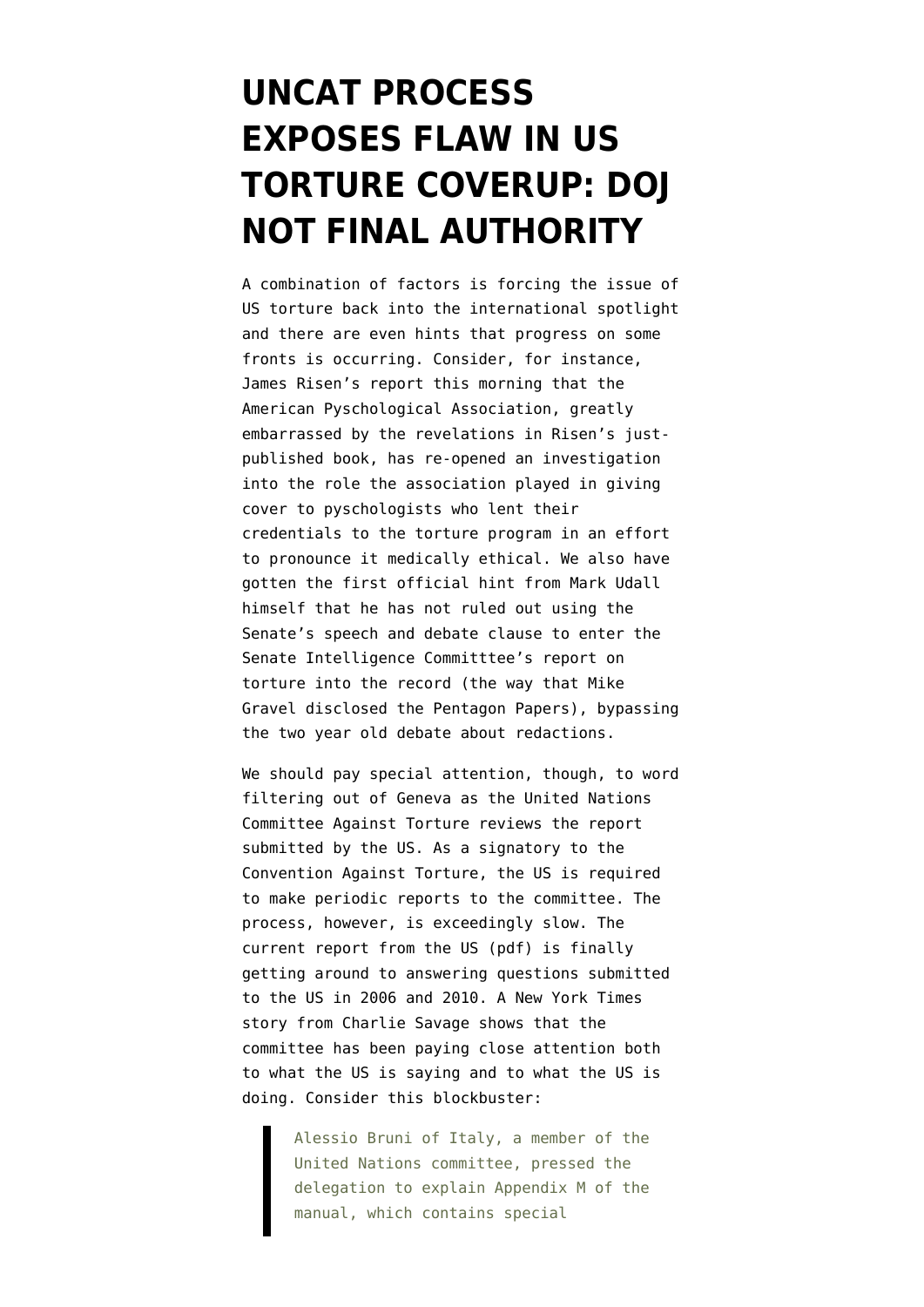procedures for separating captives in order to prevent them from communicating. The appendix says that prisoners shall receive at least four hours of sleep a day — an amount Mr. Bruni said would be sleep deprivation over prolonged periods and unrelated to preventing communication.

Brig. Gen. Richard C. Gross, the top legal adviser to the Joint Chiefs of Staff, said that reading the appendix as intended to permit sleep deprivation was a misinterpretation. Four hours is "a minimum standard; it's not the maximum they can get," he said, adding that the rule had to be read in the context of the rest of the manual, including a requirement for medical and legal monitoring of treatment "to ensure it is humane, legal and so forth."

Mr. Bruni was not persuaded. He said that calling the provision a minimum standard still meant four hours a night for long periods was "permissible." He suggested that Appendix M "be simply deleted."

This exchange counts as a huge victory for the community of activists who have fought hard to abolish all forms of torture by the US. When it comes to the Appendix M battle, though, perhaps [nobody has been more determined to expose the](http://www.theguardian.com/commentisfree/2014/jan/25/obama-administration-military-torture-army-field-manual) [torture still embedded in Appendix M practices](http://www.theguardian.com/commentisfree/2014/jan/25/obama-administration-military-torture-army-field-manual) [than Jeff Kaye](http://www.theguardian.com/commentisfree/2014/jan/25/obama-administration-military-torture-army-field-manual), and he is to be congratulated for the support he provided in getting this question to the forefront.

The most important part of the proceedings, though, pertains to the questions about US investigation of torture since it now openly admits torture took place. Returning to Savage's report:

> A provision of the treaty, the Convention Against Torture, requires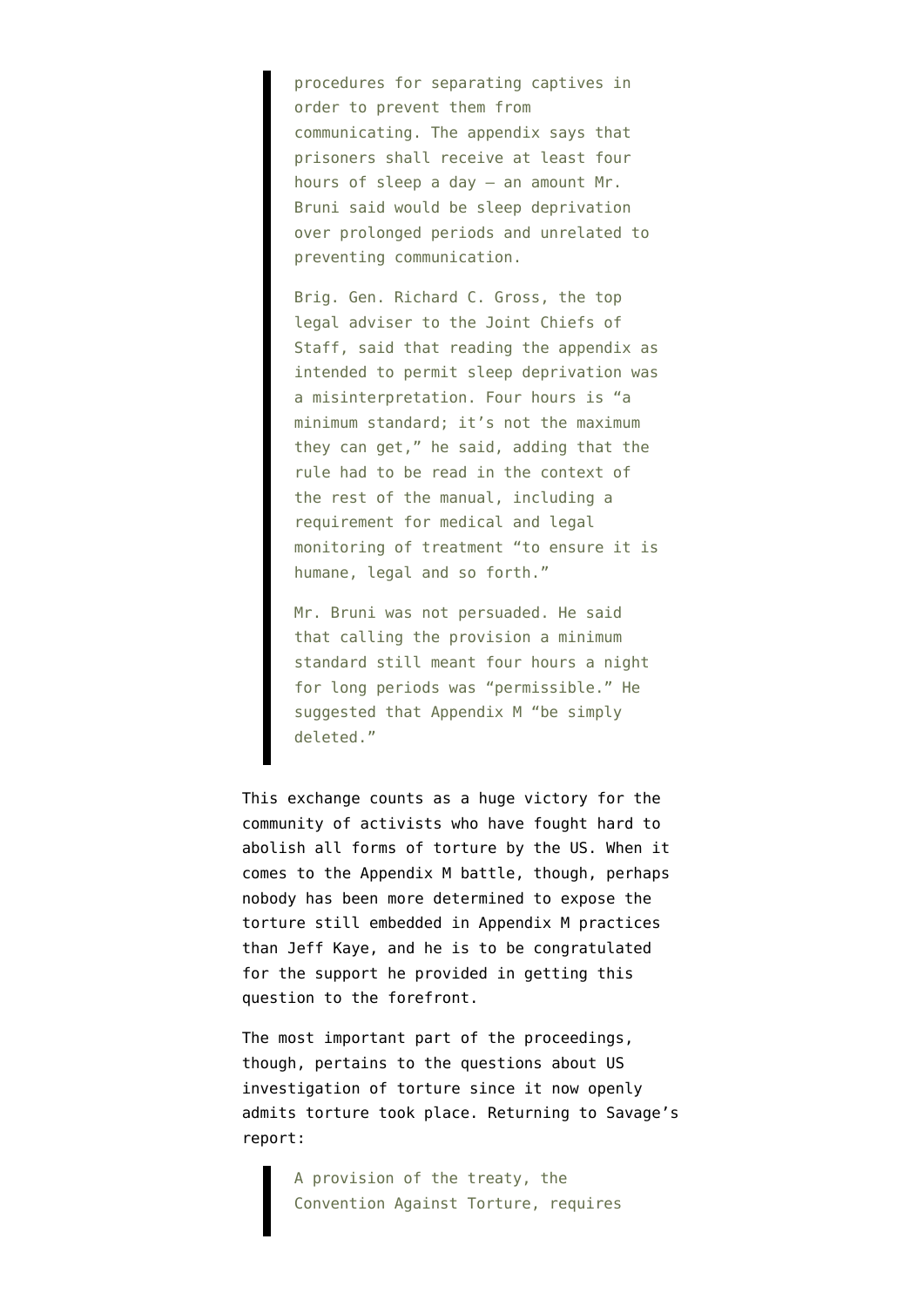parties to investigate and provide accountability for past instances of torture. The American delegation said that the United States had investigated the C.I.A. program, and that the coming publication of a Senate Intelligence Committee report would add to the public record.

## /snip/

The American officials pointed to a criminal investigation by John H. Durham, an assistant United States attorney in Connecticut, whom Michael B. Mukasey, then attorney general, appointed in 2008 to look at whether the C.I.A. had broken the law by destroying videotapes of its interrogations of Qaeda suspects.

In 2009, Attorney General Eric H. Holder Jr. expanded Mr. Durham's mandate to look at C.I.A. torture that went beyond what the Justice Department had said was legal. Mr. Durham eventually closed the investigation without indicting anyone.

Another member of the United Nations panel, Jens Modvig of Denmark, pressed for details. He asked if Mr. Durham's team had interviewed any current or former detainees.

It is clear from Modvig's question that he feels the US investigation fell short of what is required. To get a good feel for that, we can look to this terrific "[shadow report](http://hrp.law.harvard.edu/wp-content/uploads/2014/10/CAT-Shadow-Report-Advocates-for-US-Torture-Prosecutions.pdf)" (pdf) to the UNCAT prepared by "Advocates for US Torture Prosecutions" at Harvard Law School.

The report does an excellent job of framing the questions at hand, beginning with the observation that "The U.S. Government's criminal program of torture was authorized at the highest levels" (fitting nicely with [Marcy's post](https://www.emptywheel.net/2014/11/14/unsaid-at-the-un-because-the-president-ordered-it/) [earlier today](https://www.emptywheel.net/2014/11/14/unsaid-at-the-un-because-the-president-ordered-it/) about it being authorized by the President). But when we get to inadequacy of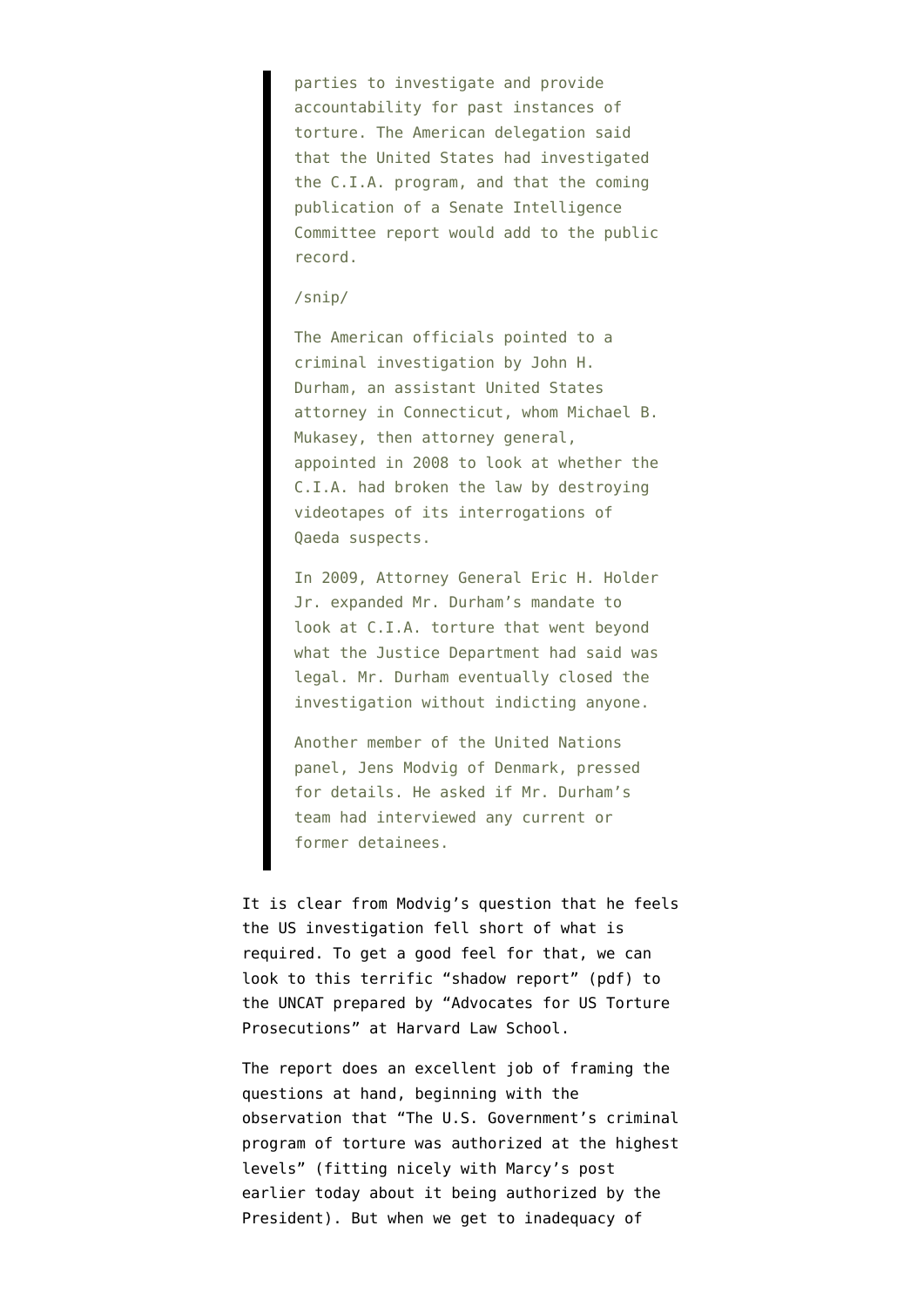Durham's investigation, we see this (footnotes removed):

> The United States seems not to have criminally investigated senior officials for involvement in torture and illtreatment of detainees. The United States' Periodic Report was either vague or referred to investigations that, based on statements made by the government, would seem to exclude those in command. In particular, the investigation called by Attorney General Eric Holder in August 2009 and led by prosecutor John Durham, seemed to have an excessively limited mandate. According to Holder, Durham investigated only "possible CIA involvement" and focused primarily on CIA interrogators, and whether they used "unauthorized interrogation techniques." In 2009, the Attorney General said that officials who "*acted reasonably* and *relied in good faith on authoritative legal advice*" (emphasis added) from the Justice Department, and conformed their conduct to that advice, would not face federal prosecutions for that conduct. For reasons that are unclear, the Attorney General's stated rationales for declining to prosecute have been a moving target. By 2011, the Attorney General's view of what merited prosecution had narrowed even further. He began to refer to his prior statements regarding the OLC's legal memos as promises of protection to those who "*acted in good faith and within the scope of the legal guidance given by the Office of Legal Counsel*" (emphasis added). In dropping the references to reliance and reasonableness, Holder may have been suggesting that any behavior falling within the OLC's outlier definition of legality (whether done with knowledge of this legal guidance or not) would be protected, irrespective of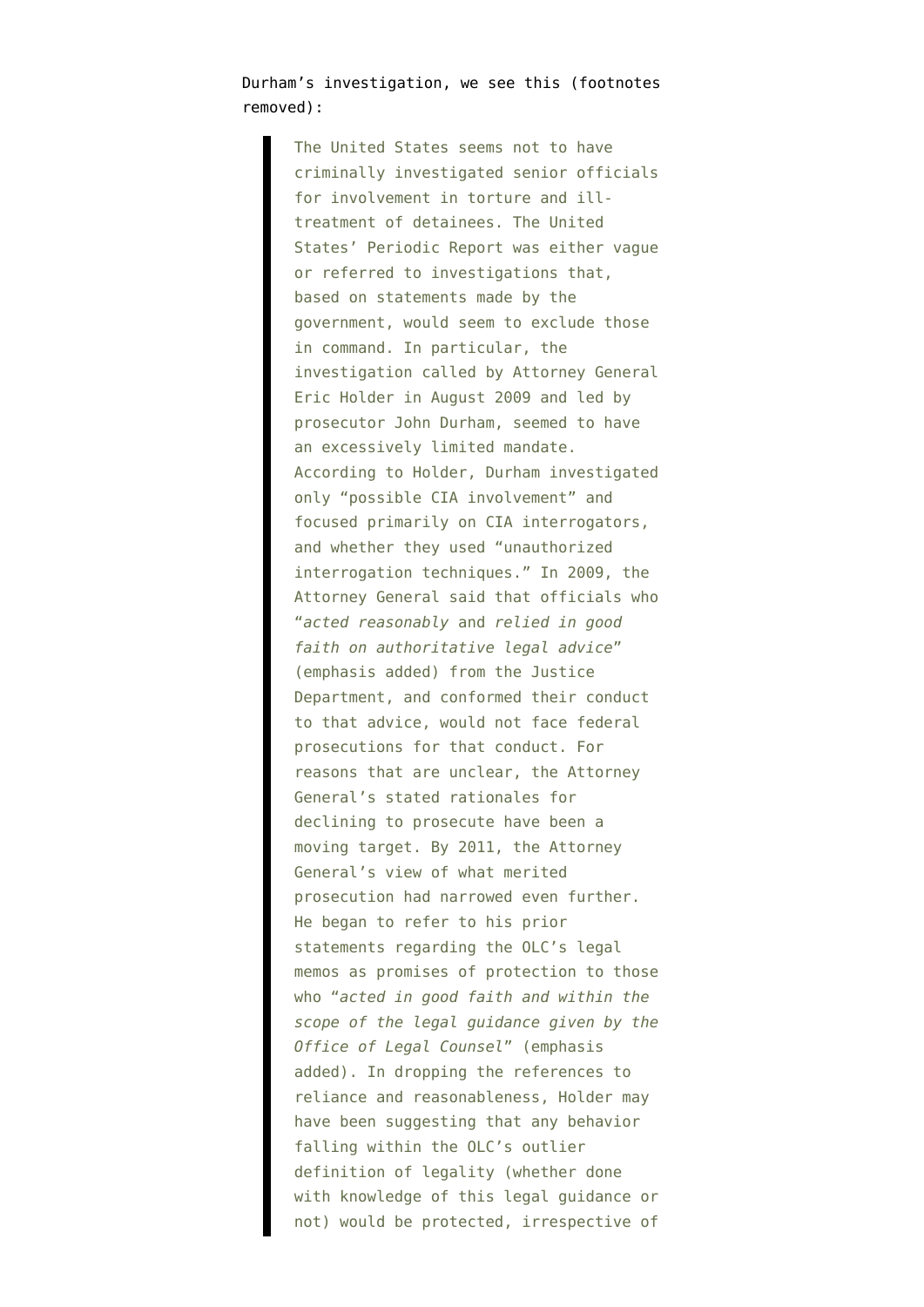whether an individual relied upon, reasonably believed in, or even knew of or had access to the contents of the memos.

But the shadow knows. It knows that the sophistry engaged in by Holder and the Obama administration is in direct violation of the CAT. After noting that "Reliance on severely flawed legal advice cannot be invoked as a defense to torture", the report goes on to describe how the prohibition against torture is absolute:

> The United States' shielding of senior military and civilian officials who authorized, acquiesced or consented to torture violates the principle of nonderogability as understood in the Committee's General Comment No. 258 and places the United States in continued breach of its obligations under the Convention. The Convention provides that neither exceptional circumstances nor an order from a superior officer may be invoked as a justification of torture. In elaborating on the absolute character of the prohibition in its General Comment, the Committee described it as "essential that the responsibility of any superior officials … be fully investigated through competent, independent and impartial prosecutorial and judicial authorities."

The process will be long. It will be slow. But make no mistake that in questioning just how the US carried out its investigation into the torture it readily admits took place, the committee is on a path that will lead it directly to a finding much like that in the paragraph above from the shadow report. Holder and Obama cannot simply brush the events under the rug and claim they were investigated. Under the CAT, those responsible for torture must be held to account.